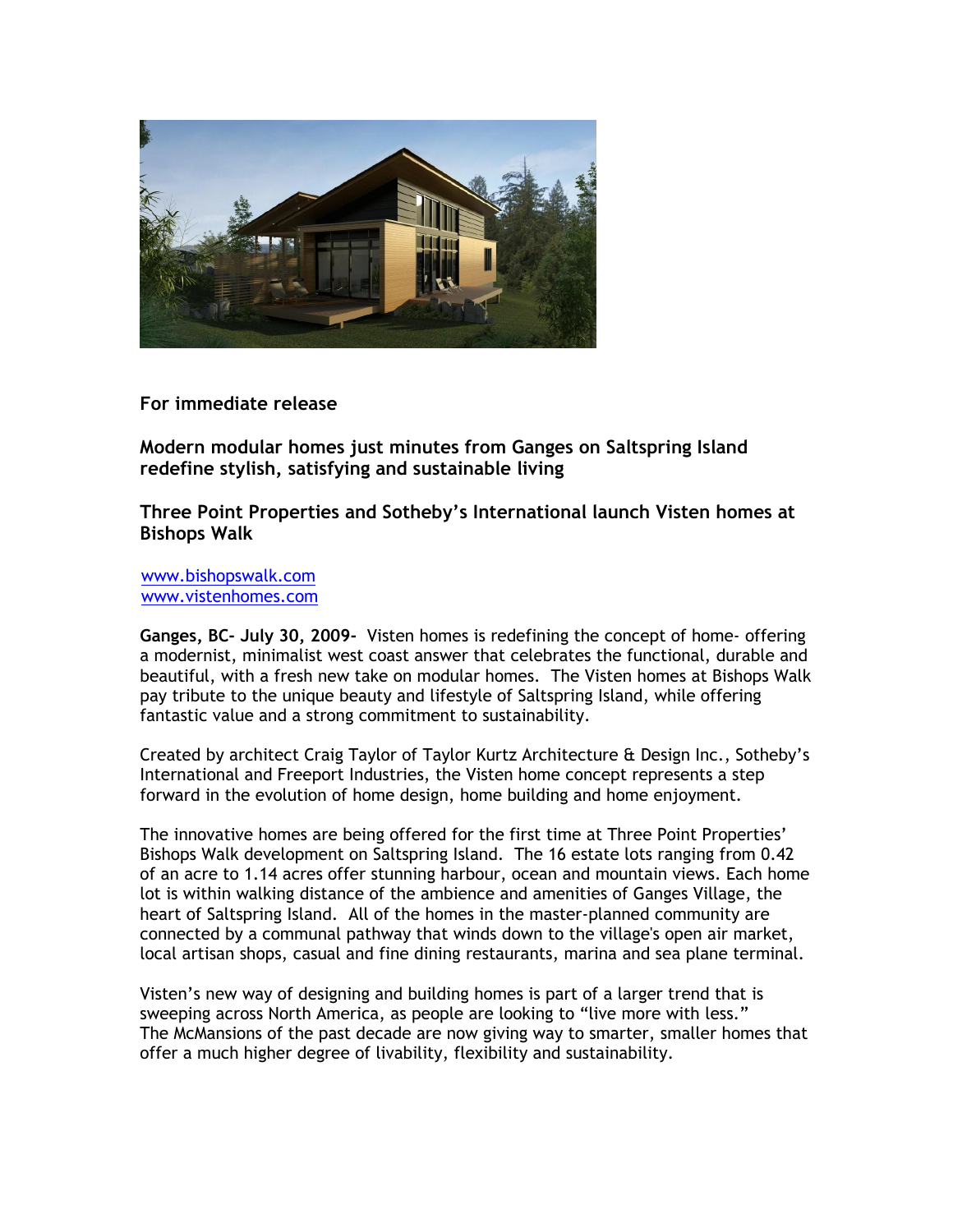Architect Craig Taylor believes in designing homes that are completely functional, durable and appealing to the eye. Taylor explains that, "These homes embody the beautiful in the essential. Visten homes pare it down to the truly vital elements, creating a more satisfying experience of being at home. Life on Saltspring is very much about enjoying the simple, beautiful things in life and this is exactly what these homes are all about."

Taylor explains, "These sensible, contemporary west coast homes have been inspired by the local environment, the landscape and the climate of Saltspring Island. These are homes that suit and celebrate the beauty of the land."

One unique aspect of the Visten homes is their flexibility over time. They have been designed so that if homeowners would like to add on a home office, or a new bedroom for an additional family member, an extra module can be ordered and assembled with ease. The Visten homes have also been designed to allow for a high level of personalization and customization.

Chris Hobbs of Sothebyís International believes that the Visten homes are the perfect fit for life on Saltspring. "Islanders have always been known for their relaxed lifestyle, their passion for art and design, their use of local products and their desire to live a life in balance with nature."

He believes the Visten homes at Bishops Walk present unmatched value in our marketplace today. "There is truly nothing else comparable when you take into consideration the proximity to Ganges and the ability to walk to town, the views of the harbour and village and the defined development costs. The homes themselves offer a high impact living space- because of the well thought out design you aren't paying for space that you really don't need", says Hobbs.

The Visten homes are constructed off-site by Freeport Industries, a process which offers many benefits including a reduction in building costs, a more controlled building environment, a faster completion date and quality-controlled, durable construction. An emphasis is also placed on using high quality local wood products and supplies.

The homes have a high level of energy efficiency, there is far less waste produced in construction, fewer fossil fuels are used to bring building supplies to the one central sight, and low flush and low flow fixtures are used, as well as Energy Star appliances. The interior finishes include low VOC paint and sealers and renewable, locally sourced materials. Passive building design is used to allow maximum daylight to enter the homes, while also protecting the homes through shading from excessive heat during the day.

### **Self Guided Treasure Tours**

Home hunters who visit the Sotheby's office in Ganges will be given a Saltspring Snack Pack and a self-guided Ganges treasure map including hidden bakeries, bookstores and galleries. Then they will send you on your way up the gentle hill to discover for yourself what life could be like in your new Visten home at Bishops Walk.

Lot prices at Bishops Walk range from \$259,000 to \$479,000. Visten homes start from \$499,000. For more information about the Visten homes at Bishops Walk please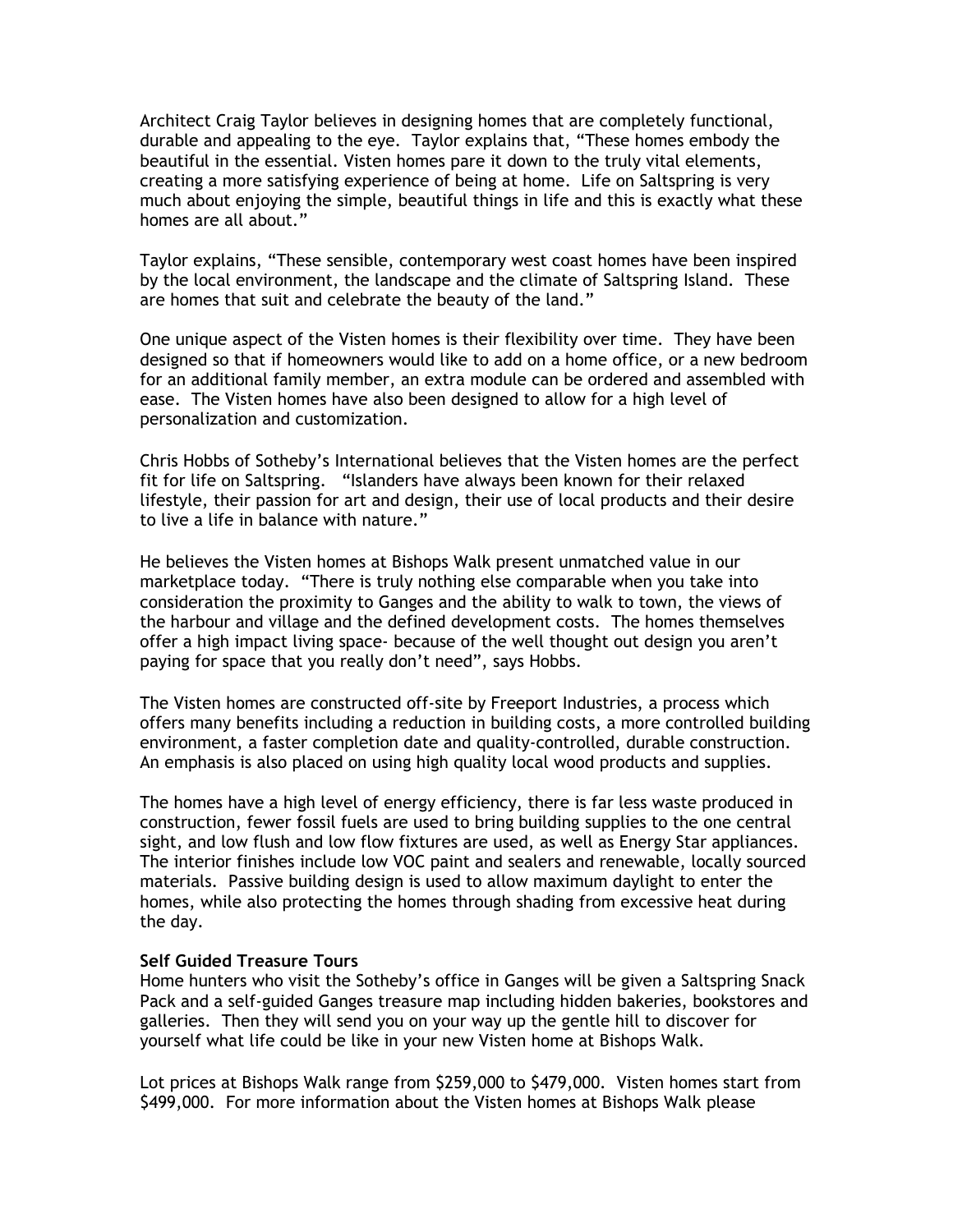contact Chris or Darlene Hobbs at 1.888.697.1550 or visit [www.bishopswalk.c](http://www.bishopswalksaltspringisland.com/)[om.](http://www.bishopswalk.com) Further details about Visten homes can also be found at [www.vistenhomes.c](http://www.vistenhomes.com/)[om.](http://www.vistenhomes.com)

-30-

Please visit our online media kit for images and background information about Bishops Walk and Visten homes at: <http://www.tartangroup.ca/Default.aspx?PageID=1004&CategoryID=2&ClientID=35>[.](http://www.tartangroup.ca/Default.aspx?PageID=1004&CategoryID=2&ClientID=35)

# **Media Contacts:**

The Tartan Group Melinda Jolley: office: 250-592-3838, cell: 250-896-3848 [Melinda@tartangroup.ca](mailto:Melinda@tartanpr.com)

Christine Gleed: office: 250-592-3838, cell: 250-896-3844 [Christine@tartangroup.ca](mailto:Christine@tartangroup.ca)

### **About the Partners:**

### **About Three Point Properties**

Three Point Properties is a Vancouver Island based company dedicated to designing, building and becoming citizens of 'net-positive' communities. As such, they have created a community development framework based on the four cornerstones of rehabilitating land so that it can sustain itself, cradle to cradle involvement in community development, cultivating interdependency and net positive development. Three Point Properties is also a partner and owner of Dockside Green in Victoria, BC. For further details please visit [www.threepointproperties.c](http://www.threepointproperties.com/)[om.](http://www.threepointproperties.com)

### **About Sothebyís International**

Sotheby's International Realty connects the world's most discriminating buyers with the finest real estate developments on earth. Recognizing the call in the marketplace for developments that answer todayís concerns around sustainability on all levels, Sotheby's is proud to be a part of bringing Visten Homes to the world. [www.sothebysrealty.ca](http://www.sothebysrealty.ca/)

# **About Taylor Kurtz Architecture and Design**

Taylor Kurtz Architecture and Design has always made it a priority to listen to  $-$  and hear  $-$  the needs of our world today. Visten presents an ideal opportunity for the firm to create a stunning new standard, for a home-building solution that makes sense on every level. Taylor Kurtz has extensive experience with a broad range of product types, over a twenty-year history in the field. [www.freeportindustries.c](http://www.freeportindustries.ca/)[a](http://www.freeportindustries.ca)

### **About Freeport Industries**

Based in Nanaimo, Vancouver and WestBank Freeport Industries believes that modular solutions can deliver very high-quality homes  $-$  at a lower cost, on shorter timelines,